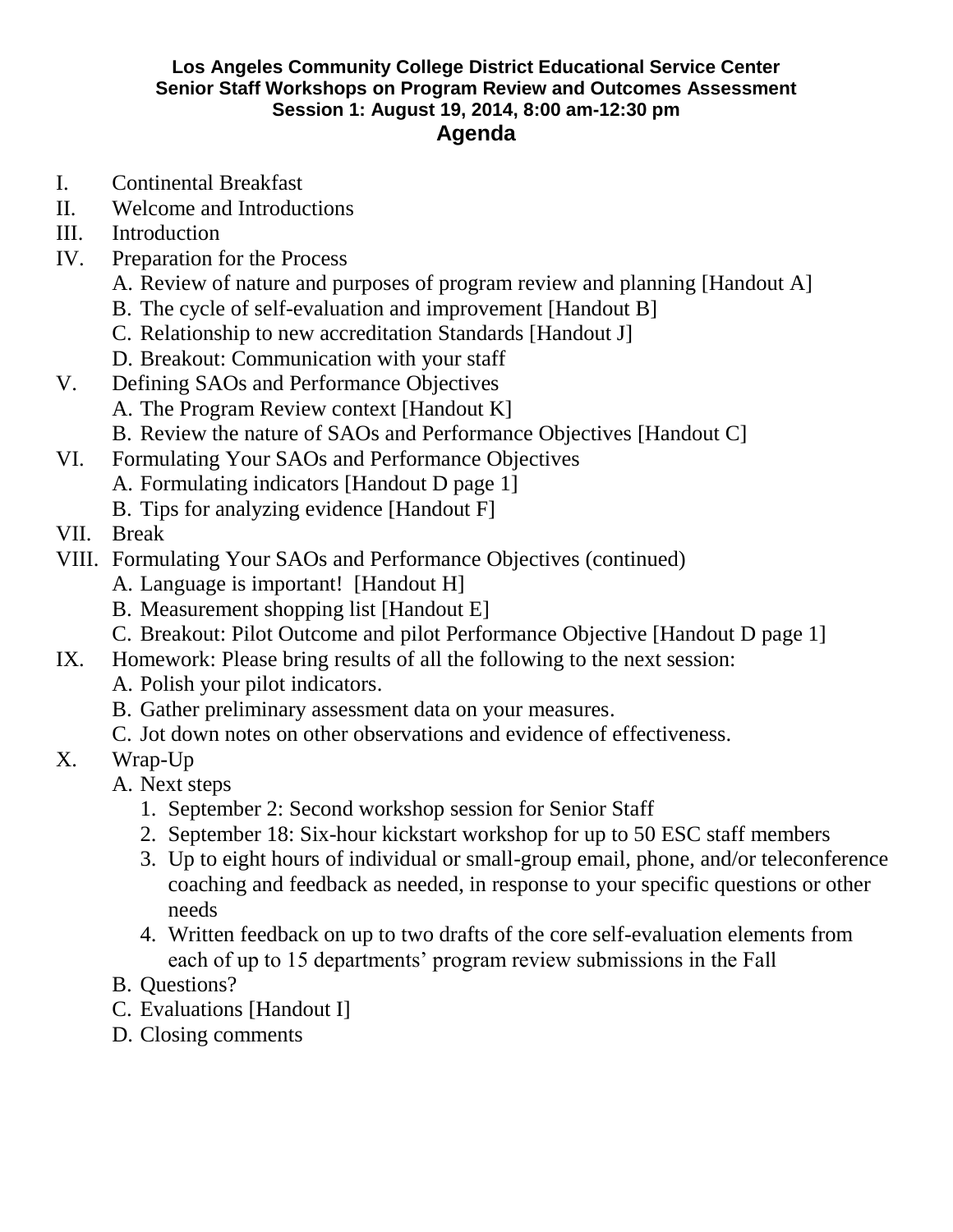### **Los Angeles Community College District Educational Service Center Senior Staff Workshops on Program Review and Outcomes Assessment Session 2: September 2, 2014, 9:00 am-1:00 pm** *[Note revised times]* **Agenda**

- I. Welcome
- II. Assessing SAOs and Performance Objectives
	- A. Components of assessment [Handout D p. 1]
	- B. Tips for analyzing evidence [Handout F]
	- C. A note on perfection
	- D. Breakout [Handout D p. 1]
		- 1. Using the evidence or educated guesses you brought, draft the assessment components for your pilot Outcome and pilot Performance Objective.
		- 2. Share your assessments with your small group, and help each other make improvements.
		- 3. Discussion and whole-group help
- III. Other Observations and Evidence of Effectiveness
	- A. Handout L
	- B. Breakout
		- 1. Based in part on the notes you brought, draft at least one set of other observations on your departmental effectiveness. Cite actual evidence or probable evidence sources as applicable.
		- 2. Share your observations and evidence with your small group, and help each other make improvements.
		- 3. Discussion and whole-group help
- IV. Break
- V. Summary of Strengths, Weaknesses, Opportunities, and Challenges
	- A. Handout M
	- B. Breakout
		- 1. Based on all the information you have brought to bear so far, draft at least one brief summary statement in each of the four categories on Handout M.
		- 2. Share your Summary with your small group, and help each other make improvements.
		- 3. Discussion and whole-group help
- VI. Formulating Improvement Objectives
	- A. Handouts D p.2, G, N, and H
	- B. Breakout
		- 1. Based on all your deliberation so far, draft all the components of one or two Improvement Objectives. *At least one should require no additional resources.*
		- 2. Share your Improvement Objectives with your small group, and help each other make improvements.
		- 3. Discussion and whole-group help
- VII. Overall ESC Effectiveness: The Thematic Summary